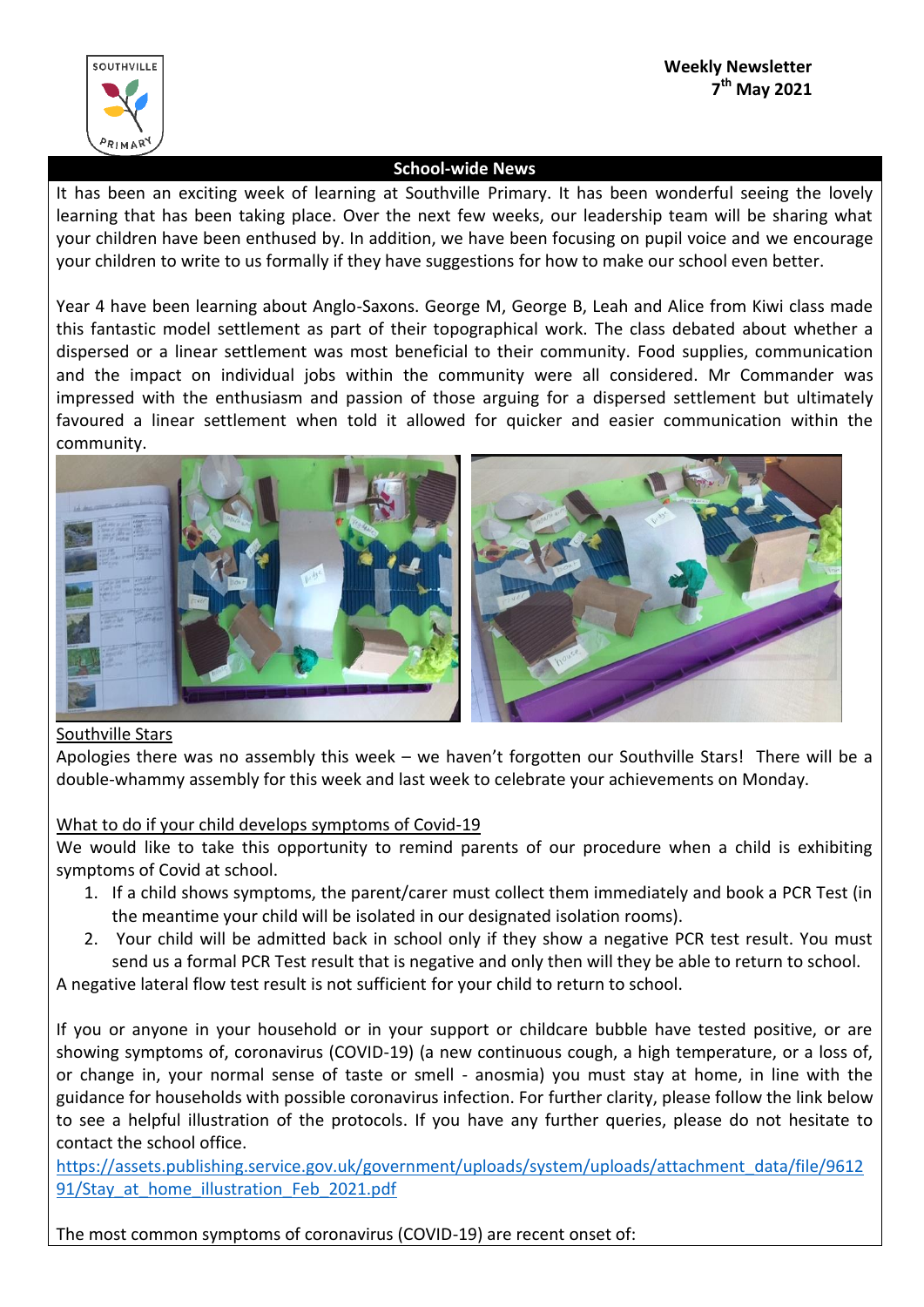● a high temperature – this means you feel hot to touch on your chest or back (you do not need to measure your temperature)

- $\bullet$  a new, continuous cough this means coughing a lot for more than an hour, or 3 or more coughing episodes in 24 hours (if you usually have a cough, it may be worse than usual)
- a loss or change to your sense of smell or taste this means you've noticed you cannot smell or taste anything, or things smell or taste different to normal

# Virtual Author Visit

On Monday, the author Ruth Drury is going to visit us virtually during assembly. She writes books which help with emotions and mental health issues in fun and easy to understand ways. She will read her latest book (below) and answer questions with the children.



# Sustrans Active Travel & Walk to School Week 2021

Well done and thank you to all of you who swapped the car for walking, scooting, cycling or using a wheelchair to get to school last week. Every day last week, an average of around 85% of children travelled to school actively which is fantastic! Carrying on with the active travel theme, **Walk to School Week 2021** will be taking place during the week of the 17th-21st May. We hope you are inspired to continue to walk to school, even if it's for part of the week. For more info on the initiative, go to <https://www.livingstreets.org.uk/products-and-services/projects/walk-to-school-week>

# Parking

If you do need to bring your child to school by car, please make sure you park safely and legally. It is unsafe for our families and other road users to have cars parked on double yellow lines or on the corners of junctions near the school sites. Thank you.

#### **PTA News**

# **Supporting the PTA**

Just a reminder, when shopping online, you can use **[Easyfundraising](https://www.easyfundraising.org.uk/causes/southvillesch/?q=southvill&cat=cause-autosuggest)** or **[Amazon smile](https://smile.amazon.co.uk/)** and choose to donate to Southville Primary School PTA.

If you prefer, donations can be made via **[Donatemyschool](https://donatemyschool.com/southville-primary-school-parents-teacher-association-2348)** for one-off or regular donations.

**Contact:** [Southville.primary.pta@gmail.com](mailto:Southville.primary.pta@gmail.com) Please joi[n Southville Primary PTA facebook](https://www.facebook.com/groups/734023813350596/) page to keep up-to-date.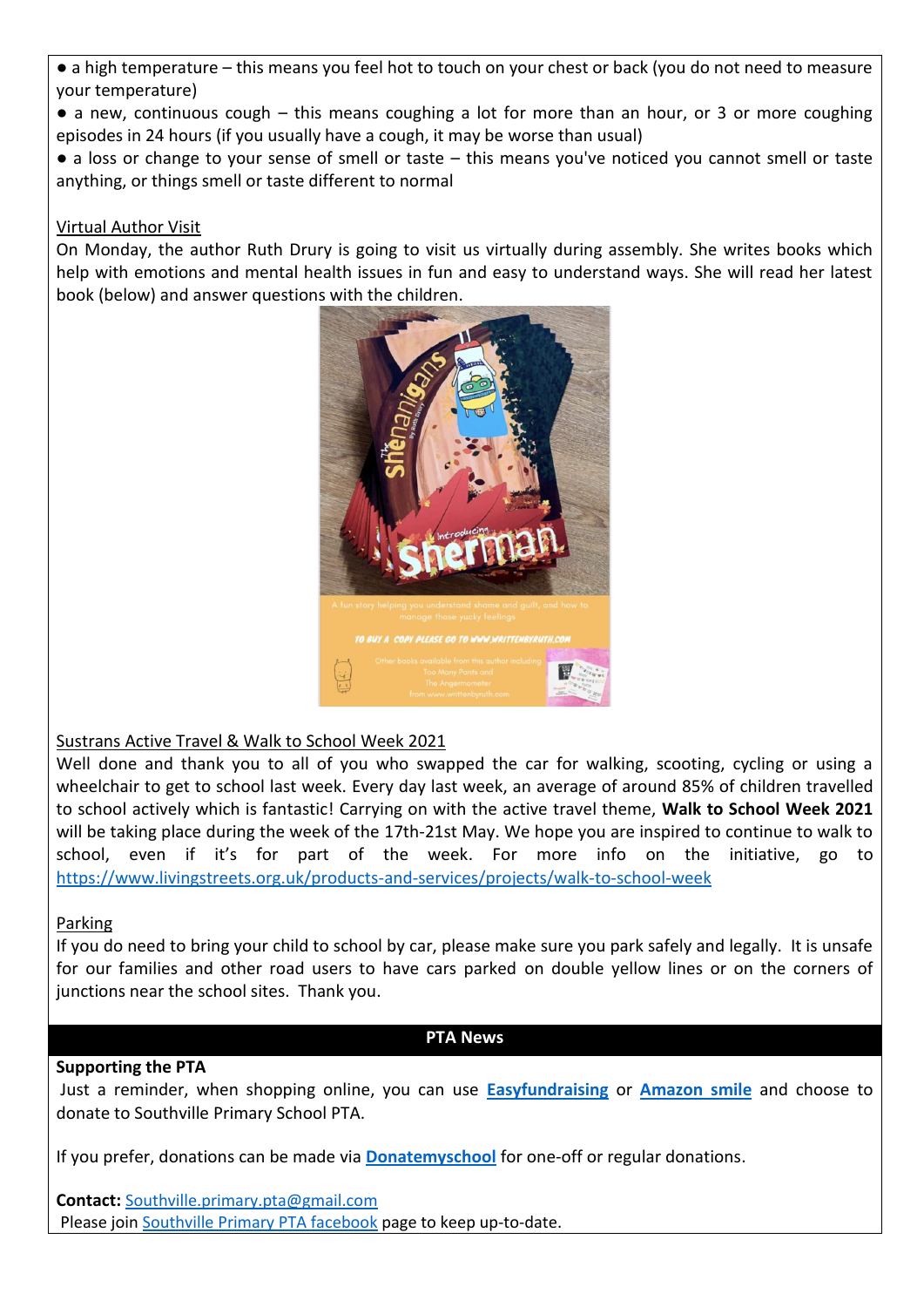#### **Community News**

#### Southville Centre Cafe

There is a new café coming to Southville! BS3 Community are making the lovely café at The Southville Centre even better. What do you want from a café? Take a few minutes to have your say. <https://forms.gle/nBNMN3jm6tv9ovcN8>

Please pass this survey onto your friends, family and your neighbours, because the more people we hear from, the better our understanding will be about what the wider community really wants. If you or someone you know would like a paper copy or would appreciate support filling in the survey then give us a call at the Southville Centre and we will help. Just call 0117 9231039.

Many thanks, Isabel Kearney



#### Girls' Cricket

Dynamos Cricket sessions for girls in years 4, 5 and 6 are taking place at Bedminster CC this summer and starting very soon. You can find out about Dynamos Cricket and parents can sign children up by following this link: <https://www.ecb.co.uk/play/dynamoscricket>

#### **Food Bank Update**

Thank you for all your amazing donations. We now have limited supplies and need your help to restock the larder. I have attached the PayPal link for financial donations, you can also deliver food donations to either office, or I am able to collect.

<https://paypal.me/pools/c/8qlnlltXQg>

This week we would like to say a massive thank you to Asda for their kind donation for our foodbank.



Please contact me if you need a food parcel. Paula Mathias [Paula.mathias@bristol-schools.uk](mailto:Paula.mathias@bristol-schools.uk)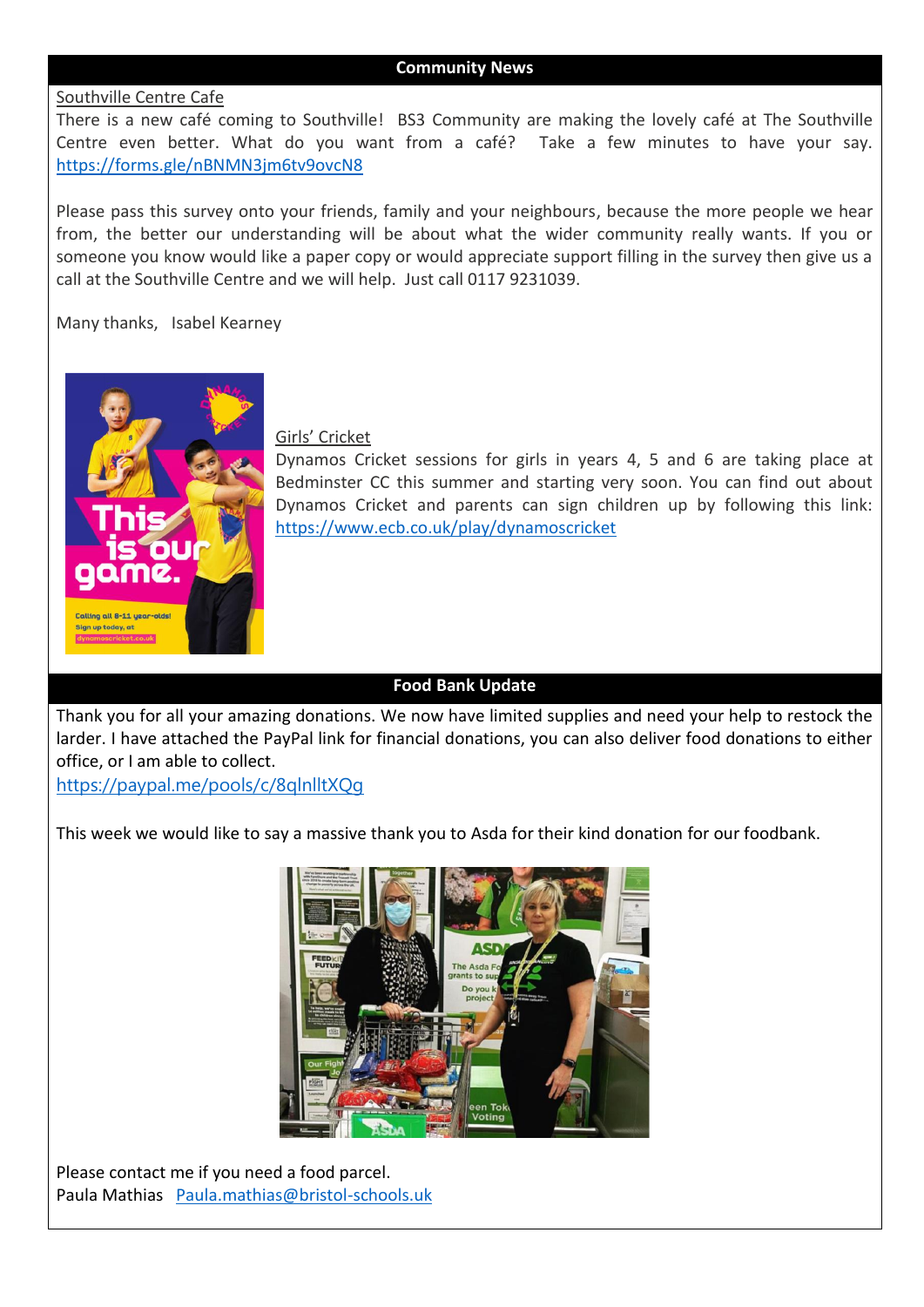#### **Year Group News and Reminders**

#### **Preschool**

In Seahorse Class this week we have continued to explore colour linked to our Elmer stories. Here's a picture of our rainbow experiment that we did this week,as well as a child-led learning opportunity: Dinosaur Land!



#### **Reception**

The theme this week is all about 'dissolving' as part of our topic 'We are Scientists'. We will be looking at the results of an experiment and describing what we can see happening. The Characteristic of Effective Learning focus will be 'Active Learning' and paying attention to details.

Here is a rough outline of some of the activities that we will be covering but please note they may be completed on different days in each class.

| <b>Monday</b>  | <b>Reading books and Reading Records will</b><br>be collected to be quarantined<br>Phonics – Revision of phase 3 digraphs<br>$\bullet$<br>Maths-Adding more<br>$\bullet$<br>Jellyfish P.E (Gymnastics - Using the<br>apparatus)<br>PSHE: Understanding the impact of unkind<br>words |
|----------------|--------------------------------------------------------------------------------------------------------------------------------------------------------------------------------------------------------------------------------------------------------------------------------------|
| <b>Tuesday</b> | RE - How do we celebrate our journey<br>$\bullet$<br>through life?<br>Phonics – Revision of phase 3 digraphs<br>Maths - Adding more<br>Understanding the World - Dissolving<br>experiment                                                                                            |
| Wednesday      | Reading - New reading books will be<br>$\bullet$<br>issued and sent out<br>Phonics – Revision of phase 3 digraphs<br>Maths - Adding more<br>Gardening Club - Jellyfish Class                                                                                                         |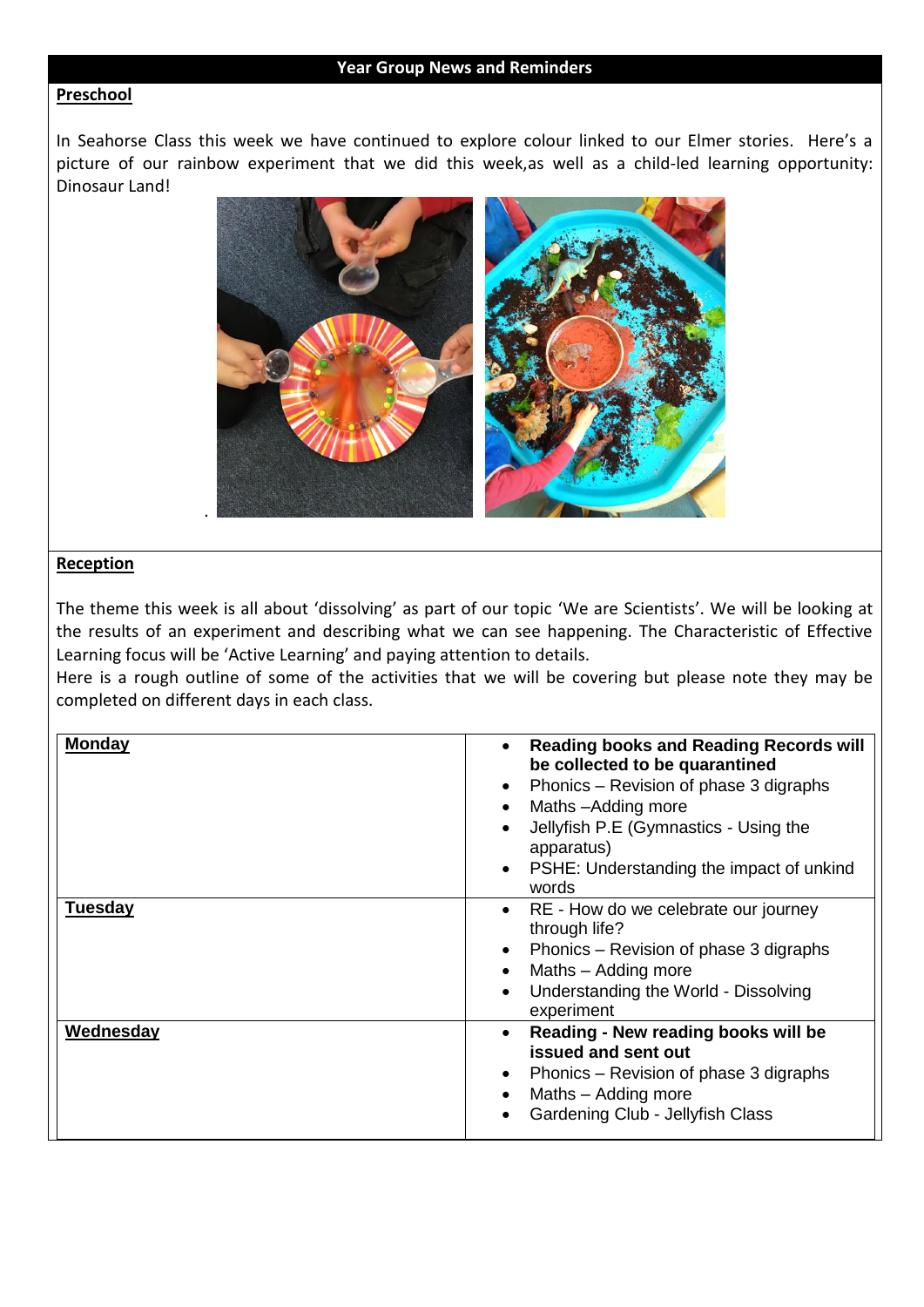| <b>Thursday</b> | Phonics – Revision of phase 3 digraphs<br>Maths - Adding more<br>Writing - Writing about the results of an<br>experiment<br>Octopus PE (Gymnastics - using the<br>apparatus) |
|-----------------|------------------------------------------------------------------------------------------------------------------------------------------------------------------------------|
| Friday          | Phonics - Revision of phase 3 digraphs<br>Maths - Adding more<br>Starfish PE (Gymnastics - using the<br>apparatus)<br><b>Expressive Arts - Rhythms</b>                       |

# PE days

Please can children wear their outdoors PE kits to school on the following days:

Jellyfish: Monday

Octopus: Thursday

Starfish: Friday

We will be beginning to use gymnastics equipment and so we must ensure children are wearing the correct clothing and footwear for health and safety purposes.

Observations from home

During lockdown it was lovely to see so many families posting observations to tapestry and seeing the wonderful examples of learning from home. Now we are back at school we would love to continue to see your posts. This week, our focus is on dissolving as part of our science topic. Have you got any good examples of experiments that you have been trying at home? We would love to see them!

# **Year 1**

PE

Bears – Mondays and Thursdays Badgers – Tuesdays and Thursdays Butterflies – Wednesdays and Thursdays

# Daily Mile

The children will be taking part in a daily mile throughout the week on the days they don't have P.E please bear this in mind for children's footwear being suitable for running.

# **Please can your child bring in a bottle of water with them every day.**

# **Year 2**

PE Falcon – Mondays and Tuesdays Flamingo – Tuesdays and Wednesdays Fox – Tuesdays and Fridays

# Reading

Please ensure that your child brings their school reading book and reading record to school each Monday so that books can be quarantined, and new books issued on Wednesdays. Thank you!

# Times tables

Please practise times tables at home on TT Rockstars. If you have forgotten your login details, contact your child's class teacher. <https://play.ttrockstars.com/>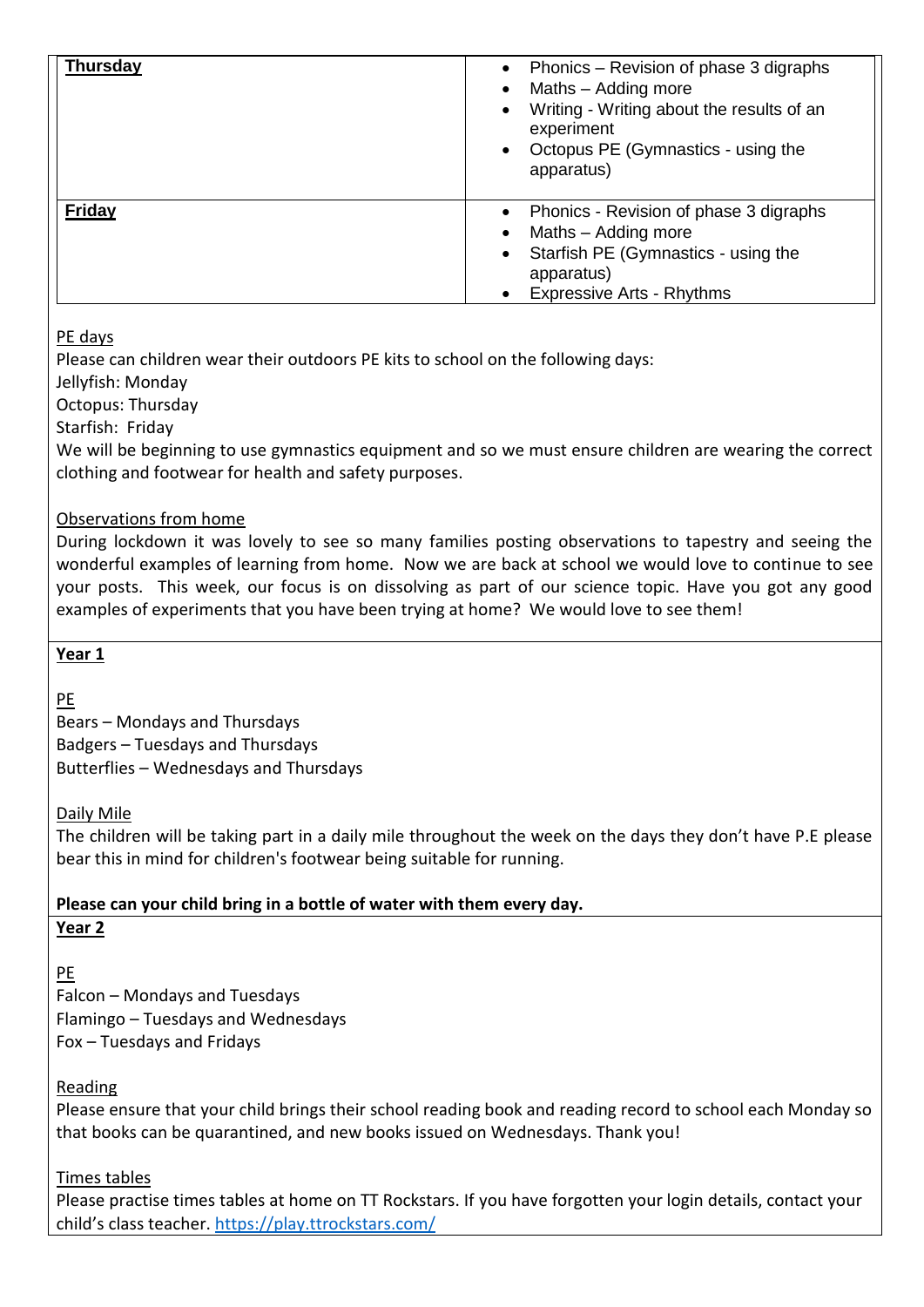# **Year 3**

# Tables

When practising their tables please do the division facts too …. eg: 3x4=12 12 divided by 3 = 4 By the summer term, the Year 3's need to know their x2, x3, x4, x5, x8 and x10 tables. Please try to practice 3 or 4 times a week. It really helps their maths.

# PE

Heron - Tuesdays Hedgehog – Thursdays Honeybee – Fridays Year 3 will also have 'Daily Mile' running sessions on Wednesdays and Thursdays. (Tuesdays-Hedgehog)

# Reading

All Year 3 --Please ensure that your child brings their book bag and reading record to school every day next week – it is essential that I can get an idea of the current level of your child's reading. Thank you!

# **Year 4**

# PE

Kiwi, Kangaroo and Koala – Tuesdays Year 4 will also have 'Daily Mile' running sessions on Mondays and Wednesdays (Kiwis) Wednesdays and Thursdays (Kangaroos and Koalas)

# Reading

All Year 4 --Please ensure that your child brings their school reading book and reading record to school each Monday so that books can be quarantined, and new books issued on Wednesdays. Please write a short comment in the reading record each time you hear your child read. It helps to keep track of progress and identify next steps in your child's reading journey. Thank you!

# Homework

All children took a homework 'menu' home at the end of last term. Homework is also set on google classroom. Your child may choose an assignment from the menu each week and submit it in that week's homework portal on classroom.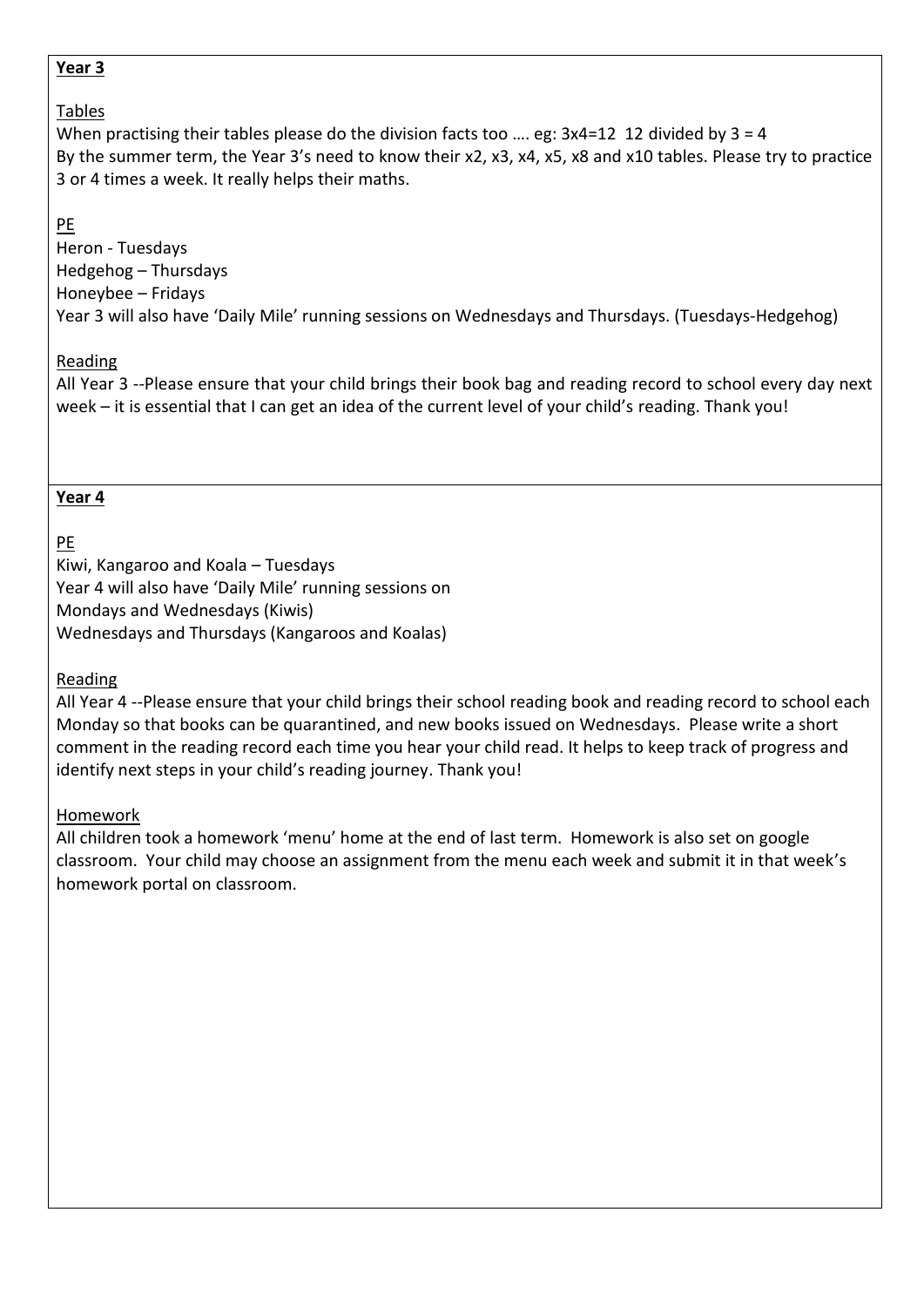### **Year 5**

This week we have started to explore famous 1960s Pop artists, which include the work of Robert Rauschenberg (as pictured below). This will lead us to do some printing next week, inspired by the work of Andy Warhol. Please bring in any card you have at home at the start of next week (from food packaging, boxes etc.).







Our steel pan lessons are going really well and we have been having lots of fun learning to play the instruments.



# Homework

Please continue to complete the homework set on Google Classroom each week. Homework will be available from Thursday evening and need to be 'turned in' on Google Classroom by the following Wednesday.

# PE

Lemur – Mondays Leopard – Tuesdays Lion – Mondays Year 5 will also have 'Daily Mile' running sessions on Wednesdays and Fridays.

# Reading

All Year 5 -Please ensure that your child brings their reading record to school every week – it is essential that we can see the current level and amount of your child's reading. Please update regularly with your home reading and make sure and adult signs your book. We will be checking these every Thursday.